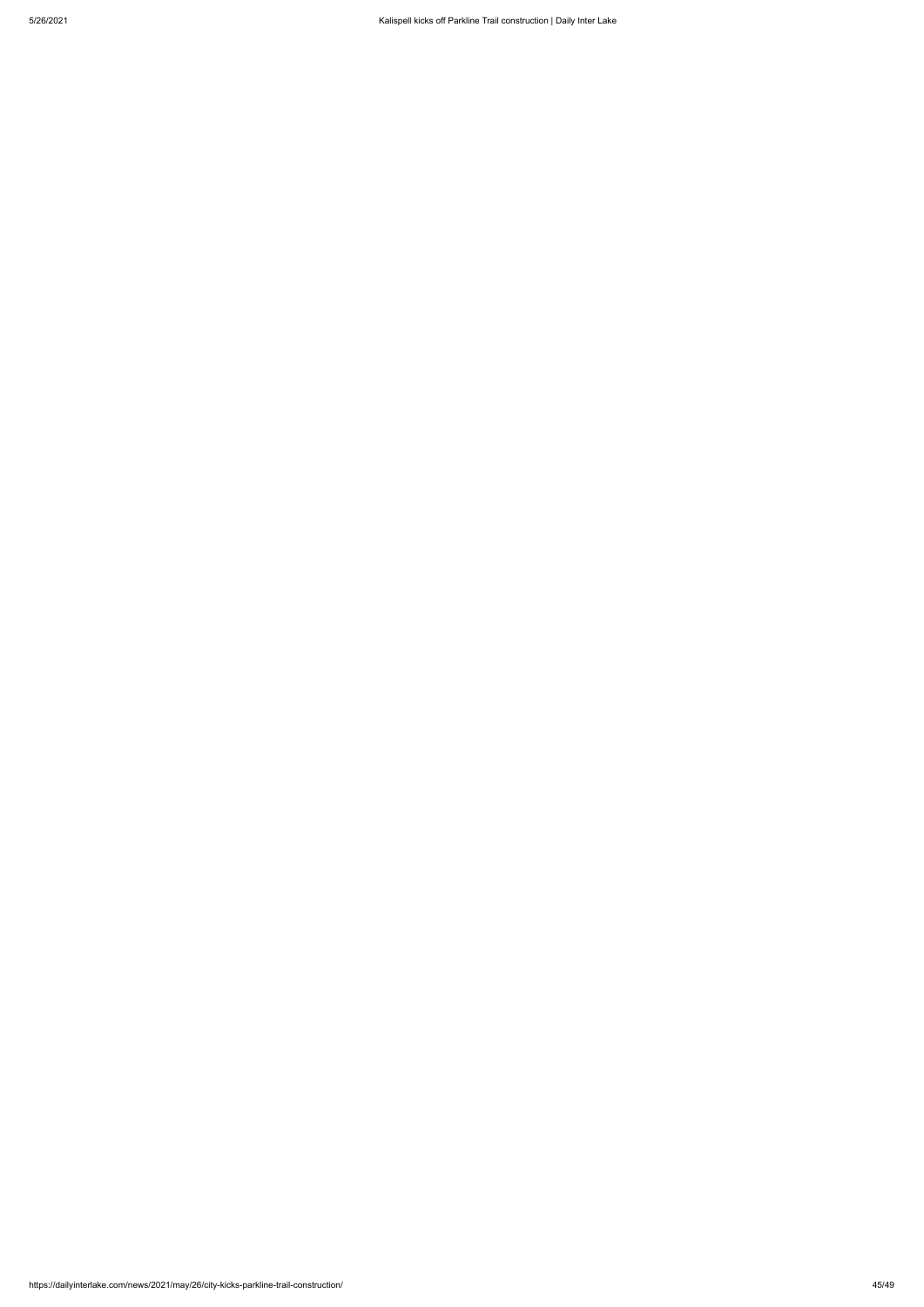!function(){"use strict";function r(t){return(r="function"==typeof Symbol&&"symbol"==typeof Symbol.iterator?function(t){return typeof t}:function(t){return t&&"function"==typeof Symbol&&t.constructor===Symbol&&t!==Symbol.prototype?"symbol":typeof t})(t)}function i(t,e){for(var n=0;n<e.length;n++){var a=e[n];a.enumerable=a.enumerable||!1,a.configurable=!0,"value"in a&& (a.writable=!0),Object.defineProperty(t,a.key,a)}}function u(t,e,n){return e in t?Object.defineProperty(t,e,{value:n,enumerable:!0,configurable:!0,writable:!0}):t[e]=n,t}function \$(e){for(var t=1;t<arguments.length;t++){var n=null!=arguments[t]?arguments[t]:{},a=Object.keys(n);"function"==typeof Object.getOwnPropertySymbols&&(a=a.concat(Object.getOwnPropertySymbols(n).filter(function(t){return Object.getOwnPropertyDescriptor(n,t).enumerable}))),a.forEach(function(t){u(e,t,n[t])})return e}function h(t,e){return function(t){if(Array.isArray(t))return t}(t)||function(t,e){var n=[],a=!0,r=!1,i=void 0;try{for(var o,c=t[Symbol.iterator]();!(a=(o=c.next()).done)&&(n.push(o.value),!e||n.length!==e);a=!0);}catch(t){r=!0,i=t}finally{try{a||null==c.return||c.return()}finally{fr(r)throw i}}return n}(t,e)||function(){throw new TypeError("I attempt to destructure non-iterable instance")}()}function d(t){return function(t){if(Array.isArray(t)){for(var e=0,n=new Array(t.length);e<t.length;e++)n[e]=t[e];return n}}(t)||function(t){if(Symbol.iterator in Object(t)| Arguments]"===Object.prototype.toString.call(t))return Array.from(t)}(t)||function(){throw new TypeError("Invalid attempt to spread non-iterable instance")}()}var t=function(){},e={},n={},a=null,o= {mark:t,measure:t};try{"undefined"!=typeof window&&(e=window),"undefined"!=typeof document&&(n=document),"undefined"!=typeof MutationObserver&&(a=MutationObserver),"undefined"!=typeof performance&& (o=performance)}catch(t){}var c=(e.navigator||{}).userAgent,s=void 0===c?"":c,v=e,b=n,l=a,f=o,m=!!v.document,p=!!b.documentElement&&!!b.head&&"function"==typeof b.addEventListener&&"function"==typeof b.createElement,k=~s.indexOf("MSIE")||~s.indexOf("Trident/"),g="\_\_\_FONT\_AWESOME\_\_\_",A=16,y="fa",w="svg-inline--fa",tt="data-fa-i2svg",x="data-fa-pseudo-element",S="data-fa-pseudo-elementpending",C="data-prefix",O="data-icon",M="fontawesome-i2svg",N="async",P=["HTML","HEAD","STYLE","SCRIPT"],E=function(){try{return!0}catch(t){return!1}}(),z= {fas:"solid",far:"regular",fal:"light",fad:"duotone",fab:"brands",fak:"kit",fa:"solid"},L={solid:"fas",regular:"far",light:"fal",duotone:"fad",brands:"fab",kit:"fak"},j="fa-layers-text",R=/Font Awesome ([5 ]\*) (Solid|Regular|Light|Duotone|Brands|Free|Pro|Kit).\*/,F={900:"fas",400:"far",normal:"far",300:"fal"},I=[1,2,3,4,5,6,7,8,9,10],T=I.concat([11,12,13,14,15,16,17,18,19,20]),\_=["class","data-prefix","data-icon","data-fatransform","data-fa-mask"],U={GROUP:"group",SWAP\_OPACITY:"swap-opacity",PRIMARY:"primary",SECONDARY:"secondary"},H=["xs","sm","lg","fw","ul","li","border","pull-left","pull-right","spin","pulse","rotate-90","rotate-180","rotate-270","flip-horizontal","flip-vertical","flip-both","stack","stack-1x","stack-2x","inverse","layers","layers-text","layerscounter",U.GROUP,U.SWAP\_OPACITY,U.PRIMARY,U.SECONDARY].concat(I.map(function(t){return"".concat(t,"x")})).concat(T.map(function(t){return"w-".concat(t)})),Y=v.FontAwesomeConfig|| {};if(b&&"function"==typeof b.querySelector){var D=[["data-family-prefix","familyPrefix"],["data-replacement-class","replacementClass"],["data-auto-replace-svg","autoReplaceSvg"],["data-auto-add-css","autoAddCss"], ["data-auto-a11y","autoA11y"],["data-search-pseudo-elements","searchPseudoElements"],["data-observe-mutations","observeMutations"],["data-mutate-approach","mutateApproach"],["data-keep-originalsource","keepOriginalSource"],["data-measure-performance","measurePerformance"],["data-show-missing-icons","showMissingIcons"]];D.push(["data-auto-fetch-svg","autoFetchSvg"],["data-fetch-svg-

K=b.createElement("a");K.href=q.fetchSvgFrom,q.fetchSvgFrom=K.href}!q.autoFetchSvg||q.fetchSvgFrom||E||(console.error("Disabling Font Awesome auto-fetching of SVG icons (it was enabled) because we could not guess the correct URL to load them from. ".concat(X)),q.autoFetchSvg=!1);var et=\$({},q);v.FontAwesomeConfig=et;var B=v||{};B[g]||(B[g]={}),B[g].styles||(B[g].styles={}),B[g].hooks||(B[g].hooks={}),B[g].shims|| (B[g].shims=[]);var J=B[g],Q=[],Z=!1;function nt(t){p&&(Z?setTimeout(t,0):Q.push(t))}p&&((Z=

e=t.owner,n=e.\_state,a=e.\_data,r=t[n],i=t.then;if("function"==typeof r){n=ot;try{a=r(a)}catch(t){bt(i,t)}}pt(i,a)||(n===ot&&pt(i,a),n===ct&&bt(i,a))}function pt(e,n){var a;try{if(e===n)throw new TypeError("A promises callback cannot return that same promise.");if(n&&("function"==typeof n||"object"===r(n))){var t=n.then;if("function"==typeof t)return t.call(n,function(t){a||(a=!0,n===t?vt(e,t));gt(e,t))},function(t){a|| (a=!0,bt(e,t))}),!0}}catch(t){return a||bt(e,t),!0}return!1}function gt(t,e){t!==e&&pt(t,e)||vt(t,e)}function vt(t,e){t.\_state===rt&&(t.\_state=it,t.\_data=e,mt(wt,t))}function bt(t,e){t.\_state===rt&& (t.\_state=it,t.\_data=e,mt(xt,t))}function yt(t){t.\_then=t.\_then.forEach(ht)}function wt(t){t.\_state=ot,yt(t)}function xt(t){t.\_state=ct,yt(t)}function xt(t){t.\_state=ct,yt(t)}function xt(t){t.\_state=ct,yt(t)}function xt(t) {global.process.emit("rejectionHandled",t)}function At(t){if("function"!=typeof t)throw new TypeError("Promise resolver "+t+" is not a function");if(this instanceof At==!1)throw new TypeError("Failed to construct 'Promise': Please use the 'new' operator, this object constructor cannot be called as a function.");this.\_then=[],function(t,e){function n(t){bt(e,t)}try{t(function(t){gt(e,t)},n)}catch(t){n(t)}}(t,this)}At.prototype= {constructor:At,\_state:rt,\_then:null,\_data:void 0,\_handled:!1,then:function(t,e){var n={owner:this,then:new this.constructor(st),fulfilled:t,rejected:e};return!e&&!t||this.\_handled|| (this.\_handled=!0,this.\_state===ct&&lt&&mt(kt,this)),this.\_state===ot||this.\_state===ct?mt(ht,n):this.\_then.push(n),n.then},catch:function(t){return this.then(null,t)}},At.all=function(c){if(!Array.isArray(c))throw new TypeError("You must pass an array to Promise.all().");return new At(function(n,t){var a=[],r=0;function e(e){return r++,function(t){a[e]=t,--r||n(a)}}for(var i,o=0;o<c.length;o++)(i=c[o])&&"function"==typeof i.then? i.then(e(o),t):a[o]=i;r||n(a)})},At.race=function(r){if(!Array.isArray(r))throw new TypeError("You must pass an array to Promise.race().");return new At(function(t,e){for(var n,a=0;a<r.length;a++)(n=r[a])&&"function"==typeof

from","fetchSvgFrom"],["data-fetch-uploaded-svg-from","fetchUploadedSvgFrom"]),D.forEach(function(t){var e,n=h(t,2),a=n[0],r=n[1],i=""===(e=function(t){var e=b.querySelector("script["+t+"]");if(e)return

e.getAttribute(t)}(a))||"false"!==e&&("true"===e||e);null!=i&&(Y[r]=i)})}var V=

{familyPrefix:y,replacementClass:w,autoReplaceSvg:!0,autoAddCss:!0,autoA11y:!0,searchPseudoElements:!1,observeMutations:!0,mutateApproach:"async",keepOriginalSource:!0,measurePerformance:!1,showMissing (q.observeMutations=!1);var W=/\/js\/.\*\.js.\*/,X='Manually set config.fetchSvgFrom = "URL" or use <script data-fetch-svg-from="URL" ...> to explicitly

configure.';if(q.autoFetchSvg&&!q.fetchSvgFrom&&b&&b.currentScript){var G=b.currentScript.getAttribute("src");-1<G.search(W)&&(E||console.info("Font Awesome SVG Auto-fetching URL has been determined using document.currentScript. This features is not supported in any version of Internet Explorer. ".concat(X)),q.fetchSvgFrom=G.replace(W,"/svgs"))}if(q.fetchSvgFrom){var

(b.documentElement.doScroll?/^loaded|^c/:/^loaded|^i|^c/).test(b.readyState))||b.addEventListener("DOMContentLoaded",function t(){b.removeEventListener("DOMContentLoaded",t),Z=1,Q.map(function(t){return t()})}));var at,rt="pending",it="settled",ot="fulfilled",ct="rejected",st=function(){},lt="undefined"!=typeof global&&void 0!==global.process&&"function"==typeof global.process.emit,ft="undefined"==typeof setImmediate? setTimeout:setImmediate,ut=[];function dt(){for(var t=0;t<ut.length;t++)ut[t][0](ut[t][1]);at=!(ut=[])}function mt(t,e){ut.push([t,e]),at||(at=!0,ft(dt,0))}function ht(t){var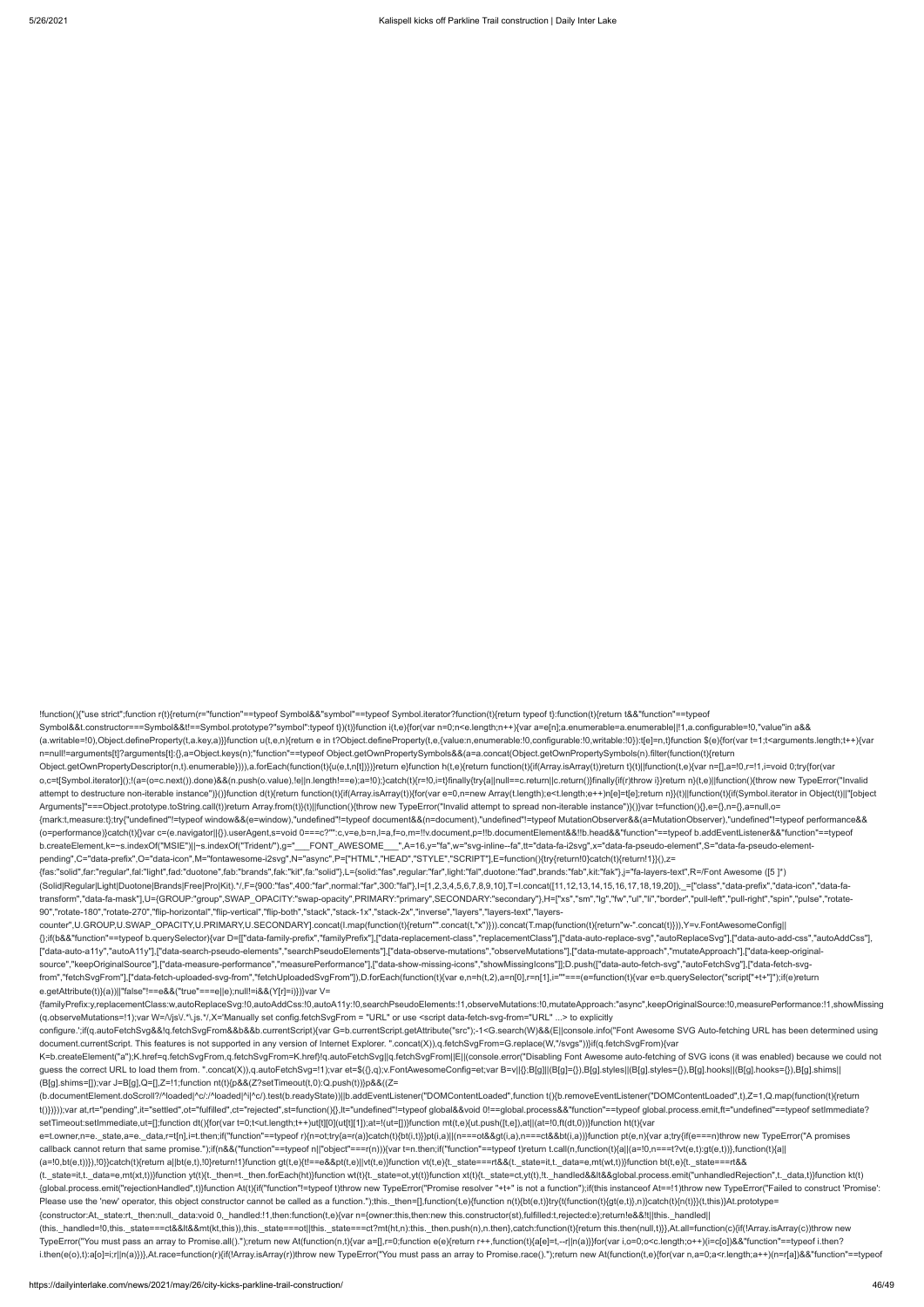n.then?n.then(t,e):t(n)})},At.resolve=function(e){return e&&"object"===r(e)&&e.constructor===At?e:new At(function(t){t(e)})},At.reject=function(n){return new At(function(t,e){e(n)})};var St="function"==typeof Promise? Promise:At,Ct=A,Ot={size:16,x:0,y:0,rotate:0,flipX:!1,flipY:!1};function Mt(t){if(t&&p){var e=b.createElement("style");e.setAttribute("type","text/css"),e.innerHTML=t;for(var n=b.head.childNodes,a=null,r=n.length-1;-1<r;r- -){var i=n[r],o=(i.tagName||"").toUpperCase();-1<["STYLE","LINK"].indexOf(o)&&(a=i)}return b.head.insertBefore(e,a),t}}var Nt="0123456789abcdefghijklmnopqrstuvwxyzABCDEFGHIJKLMNOPQRSTUVWXYZ";function Pt(){for(var t=12,e="";0<t--;)e+=Nt[62\*Math.random()|0];return e}function Et(t){for(var e=[],n=(t||[]).length>>>0;n--;)e[n]=t[n];return e}function zt(t){return t.classList?Et(t.classList):(t.getAttribute("class")||"").split(" ").filter(function(t){return t})}function Lt(t,e){var n,a=e.split("-"),r=a[0],i=a.slice(1).join("-");return r!== (n=i,~H.indexOf(n))?null:i}function jt(t){return"".concat(t).replace(/&/g,"&").replace(/"/g,""").replace(//g,"'").replace(/</g,"&lt;").replace(/>/g,"&dt;")}function Rt(n){return Object.keys(n|| {}).reduce(function(t,e){return t+"".concat(e,": ").concat(n[e],";")},"")}function Ft(t){return t.size!==Ot.size||t.x!==Ot.x||t.y!==Ot.y||t.rotate!==Ot.rotate||t.flipX||t.flipY}function It(t){var e=t.transform,n=t.containerWidth,a=t.iconWidth,r={transform:"translate(".concat(n/2," 256)")},i="translate(".concat(32\*e.x,", ").concat(32\*e.y,") "),o="scale(".concat(e.size/16\*(e.flipX?-1:1),", ").concat(e.size/16\*(e.flipY? -1:1),") "),c="rotate(".concat(e.rotate," 0 0)");return{outer:r,inner:{transform:"".concat(i," ").concat(o," ").concat(c)},path:{transform:"translate(".concat(a/2\*-1," -256)"}}}}var Tt={x:0,y:0,width:"100%",height:"100%"}; \_t(t){var e=!(1<arguments.length&&void 0!==arguments[1])||arguments[1];return t.attributes&&(t.attributes.fill||e)&&(t.attributes.fill="black"),t}function Ut(t){var e=t.icons,n=e.main,a=e.mask,r=t.prefix,i=t.iconName,o=t.transform,c=t.symbol,s=t.title,l=t.maskId,f=t.titleId,u=t.extra,d=t.watchable,m=void 0!==d&&d,h=a.found?a:n,p=h.width,g=h.height,v="fak"===r,b=v?"":"fa-w- ".concat(Math.ceil(p/g\*16)),y=[et.replacementClass,i?"".concat(et.familyPrefix,"-").concat(i):"",b].filter(function(t){return-1===u.classes.indexOf(t)}).filter(function(t){return"!==t|!!!!}).concat(u.classes).join(""),w={c [],attributes:\$({},u.attributes,{"data-prefix":r,"data-icon":i,class:y,role:u.attributes.role||"img",xmlns:"http://www.w3.org/2000/svg",viewBox:"0 0 ".concat(p," ").concat(g)})},x=v&&!~u.classes.indexOf("fa-fw")? {width:"".concat(p/g\*16\*.0625,"em")}:{};m&&(w.attributes[tt]=""),s&&w.children.push({tag:"title",attributes:{id:w.attributes["aria-labelledby"]||"title-".concat(f||Pt())},children:[s]});var k,A,S,C,O,M,N,P,E,z,L,j,R,F,I,T,\_,U,H,Y,D,V,q,W,X,G,K,B=\$({},w,{prefix:r,iconName:i,main:n,mask:a,maskId:l,transform:o,symbol:c,styles:\$({},x,u.styles)}),J=a.found&&n.found?(S= (k=B).children,C=k.attributes,O=k.main,M=k.mask,N=k.maskId,P=k.transform,E=O.width,z=O.icon,L=M.width,j=M.icon,R=It({transform:P,containerWidth:L,iconWidth:E}),F={tag:"rect",attributes:\$({},Tt, {fill:"white"})},l=z.children?{children:z.children.map(\_t)}:{},T={tag:"g",attributes:\$({},R.inner),children:[\_t(\$({tag:z.tag,attributes:\$({},R.attributes:\$({},R.attributes:\$({},attributes:\$({},R.attributes:\$({},R.outer),ch ".concat(N||Pt()),H="clip-".concat(N||Pt()),Y={tag:"mask",attributes:\$({},Tt,{id:U,maskUnits:"userSpaceOnUse",maskContentUnits:"userSpaceOnUse"}),children:[F,\_]},D={tag:"defs",children:[{tag:"clipPath",attributes: {id:H},children:(A=j,"g"===A.tag?A.children:[A])},Y]},S.push(D,{tag:"rect",attributes:\$({fill:"currentColor","clip-path":"url(#".concat(H,")"),mask:"url(#".concat(U,")")},Tt)}),{children:S,attributes:C}):function(t){var e=t.children,n=t.attributes,a=t.main,r=t.transform,i=Rt(t.styles);if(0<i.length&&(n.style=i),Ft(r)){var o=It({transform:r,containerWidth:a.width,iconWidth:a.width});e.push({tag:"g",attributes:\$({},o.outer),children: [{tag:"g",attributes:\$({},o.inner),children:[{tag:a.icon.tag,children:a.icon.children,attributes:\$({},a.icon.attributes,o.path)}]}]})}else e.push(a.icon);return{children:e,attributes:n}}(B),Q=J.children,Z=J.attributes;return B.children=Q,B.attributes=Z,c?(q=(V=B).prefix,W=V.iconName,X=V.children,G=V.attributes,K=V.symbol,[{tag:"svg",attributes:{style:"display: none;"},children:[{tag:"symbol",attributes:\$({},G,{id:!0===K?"".concat(q,"- ").concat(et.familyPrefix,"-").concat(W):K}),children:X}]}]):function(t){var e=t.children,n=t.main,a=t.mask,r=t.attributes,i=t.styles,o=t.transform;if(Ft(o)&&n.found&&!a.found){var c=n.width/n.height/2,s=.5;r.style=Rt(\${{} {"transform-origin":"".concat(c+o.x/16,"em ").concat(s+o.y/16,"em")}))}return[{tag:"svg",attributes:r,children:e}]}(B)}function Ht(t){var e=t.content,n=t.width,a=t.height,r=t.transform,i=t.title,o=t.extra,c=t.watchable,s=v 0!==c&&c,l=\$({},o.attributes,i?{title:i}:{},{class:o.classes.join(" ")});s&&(l[tt]="");var f,u,d,m,h,p,g,v,b,y=\$({},o.styles);Ft(r)&&(y.transform=(u=(f={transform:r,startCentered:!0,width:n,height:a}).transform,d=f.width,m 0===d?A:d,h=f.height,p=void 0===h?A:h,g=f.startCentered,b="",b+=(v=void 0!==g&&g)&&k?"translate(".concat(u.x/Ct-m/2,"em, ").concat(u.y/Ct-p/2,"em) "):v?"translate(calc(-50% + ".concat(u.x/Ct,"em), calc(-50% + ").concat(u.y/Ct,"em)) "):"translate(".concat(u.x/Ct,"em, ").concat(u.y/Ct,"em) "),b+="scale(".concat(u.size/Ct\*(u.flipX?-1:1),", ").concat(u.size/Ct\*(u.flipY?-1:1),") "),b+="rotate(".concat(u.rotate,"deg) ")),y["-webkittransform"]=y.transform);var w=Rt(y);0<w.length&&(l.style=w);var x=[];return x.push({tag:"span",attributes:l,children:[e]}),i&&x.push({tag:"span",attributes:{class:"sr-only"},children:[i]}),x}var Yt=function() {},Dt=et.measurePerformance&&f&&f.mark&&f.measure?f:{mark:Yt,measure:Yt},Vt='FA "5.15.3"',qt=function(t){Dt.mark("".concat(Vt," ").concat(t," ends")),Dt.measure("".concat(Vt," ").concat(t),"".concat(Vt," ").concat(t," begins"),"".concat(Vt," ").concat(t," ends"))},Wt={begin:function(t){return Dt.mark("".concat(Vt," ").concat(t," begins")),function(){return qt(t)}},end:qt},Xt=function(t,e,n,a){var r,i,o,c,s,l=Object.keys(t),f=l.length,u= 0!==a?(c=e,s=a,function(t,e,n,a){return c.call(s,t,e,n,a)}):e;for(o=void 0===n?(r=1,t[l[0]]):(r=0,n);r<f;r++)o=u(o,t[i=l[r]],i,t);return o};function Gt(t){for(var e="",n=0;n<t.length;n++){e+= ("000"+t.charCodeAt(n).toString(16)).slice(-4)}return e}function Kt(t){if(1!==t.length)return!1;var e,n,a,r,i,o=(n=0,r=(e=t).length,55296<=(i=e.charCodeAt(n))&&i<=56319&&n+1<r&&56320<= (a=e.charCodeAt(n+1))&&a<=57343?1024\*(i-55296)+a-56320+65536:i);return 57344<=o&&o<=63743}function Bt(t,a){var e=(2<arguments.length&&void 0!==arguments[2]?arguments[2]:{}).skipHooks,n=void 0!==e&&e,r=Object.keys(a).reduce(function(t,e){var n=a[e];return!!n.icon?t[n.iconName]=n.icon:t[e]=n,t},{});"function"!=typeof J.hooks.addPack||n?J.styles[t]=\$({},J.styles[t]||  $\{1, r\}$ ).hooks.addPack(t,r),"fas"===t&&Bt("fa",a)}var Jt=/viewBox="0 0 ([0-9]+)"(,Qt=/path d="([^"]+)"/,Zt=/path d="([^"]+)".\*path d="([^"]+)"/;var \$t=J.styles,te=J.shims,ee={},ne={},ae={};function re(t,e,n){var (f(e,n) a,r,i,o,c,s,l=(i=r=null,o=(a=n).match(Jt),c=a.match(Qt),(s=a.match(Zt))?i=[s[1],s[2]]:c&&(i=c[1]),o&&i&&(r=[parseInt(o[1],10),parseInt(o[2],10),[],null,i]),r);l&&!Kt(e)&&(Bt(t,u({},e,l),{skipHooks:!0}),se()),ie[t] [e].map(function(t){t(l)}),delete ie[t][e]}var ie={};function oe(t,e){return Kt(t)?"unicode/".concat(Gt(t)).concat(void 0===e?"":"-".concat(e),".svg"):"".concat(t).concat(toid 0===e?"":"-".concat(oid 0===e?"":"-".concat(e) {var t=2<arguments.length&&void 0!==arguments[2]?arguments[2]:{},o="fak"===r,e=t.url,c=void 0===e?et.fetchSvgFrom:e,n=t.uploadedSvgUrl,s=void 0===n?et.fetchUploadedSvgFrom:n,l=t.token,f=t.version;return ie[r]&&ie[r][i]]|(ie[r]=\$({},ie[r]||{},u({},i,[]))),new St(function(e,t){if(!c)return t(new Error("No URL available to fetch SVGs from. Specify in params or by setting config.fetchSvgFrom"));if(o&&!s)return t(new Error("No available to fetch kit SVGs from. Specify in params or by setting config.fetchKitSvgFrom"));var n=o?"".concat(s,"/").concat(l,"/icons/").concat(oe(i,f)):"".concat(oe(")"".concat(z[r],"/").concat(oe(i));if(l&&(n="".concat(n token=").concat(l)),J.styles[r]&&J.styles[r][i])return e(J.styles[r][i]);if(ie[r][i].push(function(t){e(t)}),1===ie[r][i].length)if("function"==typeof fetch)fetch(n,{mode:"cors"}).then(function(t){return t.text()}).then(fu {re(r,i,t)}).catch(function(){re(r,i,"")});else if("function"==typeof XMLHttpRequest){var a=new XMLHttpRequest;a.addEventListener("loadend",function(){this.responseText? re(r,i,this.responseText):re(r,i,"")}),a.open("GET",n),a.send()}else re(r,i,"")})},se=function(){var t=function(a){return Xt(\$t,function(t,e,n){return t[n]=Xt(e,a,{}),t},{})};ee=t(function(t,e,n){return e[3]&& (t[e[3]]=n),t}),ne=t(function(e,t,n){var a=t[2];return e[n]=n,a.forEach(function(t){e[t]=n}),e});var i="far"in \$t;ae=Xt(te,function(t,e){var n=e[0],a=e[1],r=e[2];return"far"!==a||i||(a="fas"),t[n]={prefix:a,iconName:r},t}, le(t,e){return(ee[t]||{})[e]}se();var fe=J.styles,ue=function(){return{prefix:null,iconName:null,rest:[]}};function de(t){return t.reduce(function(t,e){var n=Lt(et.familyPrefix,e);if(fe[e])t.prefix=e;else if(et.autoFetchSvg&&-1<Object.keys(z).indexOf(e))t.prefix=e;else if(n){var a="fa"===t.prefix?ae[n]||{prefix:null,iconName:null}:{};t.iconName=a.iconName||n,t.prefix=a.prefix||t.prefix}else e!==et.replacementClass&&0!==e.indexOf("fa-w-")&&t.rest.push(e);return t},ue())}function me(t,e,n){if(t&&t[e]&&t[e][n])return{prefix:e,iconName:n,icon:t[e][n]}}function he(t){var n,e=t.tag,a=t.attributes,r=void 0===a? {}:a,i=t.children,o=void 0===i?[]:i;return"string"==typeof t?jt(t):"<".concat(e," ").concat((n=r,Object.keys(n||{}).reduce(function(t,e){return t+"".concat(e,'=").concat(jt(n[e]),"")},"").trim()),">").concat(o.map(he).join </").concat(e,">")}var pe=function(){};function ge(t){return"string"==typeof(t.getAttribute?t.getAttribute(tt):null)}var ve={replace:function(t){var e=t[0],n=t[1].map(function(t){return he(t)}).join("\n");if(e.parentNode&&e.outerHTML)e.outerHTML=n+(et.keepOriginalSource&&"svg"!==e.tagName.toLowerCase()?"\x3c!-- ".concat(e.outerHTML," Font Awesome fontawesome.com --\x3e"):"");else if(e.parentNode){var a=document.createElement("span");e.parentNode.replaceChild(a,e),a.outerHTML=n}},nest:function(t){var e=t[0],n=t[1];if(~zt(e).indexOf(et.replacementClass))return ve.replace(t);var a=new RegExp("".concat(et.familyPrefix,"-.\*"));delete n[0].attributes.style,delete n[0].attributes.id;var r=n[0].attributes.class.split(" ").reduce(function(t,e){return e===et.replacementClass||e.match(a)? t.toSvg.push(e):t.toNode.push(e),t},{toNode:[],toSvg:[]});n[0].attributes.class=r.toSvg.join(" ");var i=n.map(function(t){return he(t)}).join("\n");e.setAttribute("class",r.toNode.join(" ")),e.setAttribute(tt,""),e.innerHTML=i}};function be(t){t()}function ye(n,t){var a="function"==typeof t?t:pe;if(0===n.length)a();else{var e=be;et.mutateApproach===N&&(e=v.requestAnimationFrame||be),e(function(){var t=!0===et.autoReplaceSvg?ve.replace:ve[et.autoReplaceSvg]||ve.replace,e=Wt.begin("mutate");n.map(t),e(),a()})}}var we=!1;function xe(){we=!1}var ke=null;function Ae(t){if(l&&et.observeMutations){var r=t.treeCallback,i=t.nodeCallback,o=t.pseudoElementsCallback,e=t.observeMutationsRoot,n=void 0===e?b:e;ke=new l(function(t){we||Et(t).forEach(function(t) {if("childList"===t.type&&0<t.addedNodes.length&&!ge(t.addedNodes[0])&& (et.searchPseudoElements&&o(t.target),r(t.target)),"attributes"===t.type&&t.target.parentNode&&et.searchPseudoElements&&o(t.target.parentNode),"attributes"===t.type&&ge(t.target)&&~\_.indexOf(t.attributeName))if( {var e=de(zt(t.target)),n=e.prefix,a=e.iconName;n&&t.target.setAttribute("data-prefix",n),a&&t.target.setAttribute("data-icon",a)}else i(t.target)})}),p&&ke.observe(n, {childList:!0,attributes:!0,characterData:!0,subtree:!0})}}function Se(t){var e,n,a=t.getAttribute("data-prefix"),r=t.getAttribute("data-icon"),i=void 0!==t.innerText?t.innerText.trim():"",o=de(zt(t));return a&&r&& (o.prefix=a,o.iconName=r),o.prefix&&1<i.length?o.iconName=(e=o.prefix,n=t.innerText,(ne[e]||{})[n]):o.prefix&&1===i.length&&(o.iconName=le(o.prefix,Gt(t.innerText))),o}var Ce=function(t){var e=

22.7C127.6,430.5,141.5,440,156.5,447.7z M40.6,272H8.5 c1.4,21.2,5.4,41.7,11.7,61.1L50,321.2C45.1,305.5,41.8,289,40.6,272z M40.6,240c1.4-18.8,5.2-37,11.1-54.1l-29.5-12.6 C14.7,194.3,10,216.7,8.5,240H40.6z M64.3,156.5c7.8-14.9,17.2-28.8,28.1-41.5L69.7,92.3c-13.7,15.6-25.5,32.8-34.9,51.5 L64.3,156.5z M397,419.6c-13.9,12-29.4,22.3-46.1,30.4l11.9,29.8c20.7-9.9,39.8-22.6,56.9-37.6L397,419.6z M115,92.4 c13.9-

{size:16,x:0,y:0,flipX:!1,flipY:!1,rotate:0};return t?t.toLowerCase().split(" ").reduce(function(t,e){var n=e.toLowerCase().split("-"),a=n[0],r=n.slice(1).join("-");if(a&&"h"===r)return t.flipX=!0,t;if(a&&"v"===r)return t.flipY=!0,t;if(r=parseFloat(r),isNaN(r))return t;switch(a){case"grow":t.size=t.size+r;break;case"shrink":t.size=t.size-r;break;case"left":t.x=t.x-r;break;case"right":t.x=t.x+r;break;case"up":t.y=t.y-

r;break;case"down":t.y=t.y+r;break;case"rotate":t.rotate=t.rotate+r}return t},e):e};function Oe(t){var e,n,a,r,i,o,c,s,l=Se(t),f=l.iconName,u=l.prefix,d=l.rest,m=(e=t.getAttribute("style"),n=[],e&& (n=e.split(";").reduce(function(t,e){var n=e.split(":"),a=n[0],r=n.slice(1);return a&&0<r.length&&(t[a]=r.join(":").trim()),t},{})),n),h=Ce(t.getAttribute("data-fa-transform")),p=null!==(a=t.getAttribute("data-fa-symbol"))&& (""===a||a),g=(i=Et((r=t).attributes).reduce(function(t,e){return"class"!==t.name&&"style"!==t.name&&(t[e.name]=e.value),t},{}),o=r.getAttribute("title"),c=r.getAttribute("data-fa-title-id"),et.autoA11y&&(o?i["arialabelledby"]="".concat(et.replacementClass,"-title-").concat(c||Pt()):(i["aria-hidden"]="true",i.focusable="false")),i),v=(s=t.getAttribute("data-fa-mask"))?de(s.split(" ").map(function(t){return

t.trim()})):ue();return{iconName:f,title:t.getAttribute("title"),titleId:t.getAttribute("data-fa-title-id"),prefix:u,transform:h,symbol:p,mask:v,maskId:t.getAttribute("data-fa-mask-id"),extra: {classes:d,styles:m,attributes:g}}}function Me(t){this.name="MissingIcon",this.message=t||"Icon unavailable",this.stack=(new Error).stack}(Me.prototype=Object.create(Error.prototype)).constructor=Me;var Ne=

{fill:"currentColor"},Pe={attributeType:"XML",repeatCount:"indefinite",dur:"2s"},Ee={tag:"path",attributes:\$({},Ne,{d:"M156.5,447.7l-12.6,29.5c-18.7-9.5-35.9-21.2-51.5-34.9l22.7-

12,29.4-22.3,46.1-30.4l-11.9-29.8c-20.7,9.9-39.8,22.6-56.8,37.6L115,92.4z M447.7,355.5c-7.8,14.9-17.2,28.8-28.1,41.5 l22.7,22.7c13.7-15.6,25.5-32.9,34.9-51.5L447.7,355.5z M471.4,272c-1.4,18.8-5.2,37- 11.1,54.1l29.5,12.6 c7.5-21.1,12.2-43.5,13.6-66.8H471.4z M321.2,462c-15.7,5-32.2,8.2-49.2,9.4v32.1c21.2-1.4,41.7-5.4,61.1-11.7L321.2,462z M240,471.4c-18.8-1.4-37-5.2-54.1-11.1l-12.6,29.5c21.1,7.5,43.5,12.2,66.8,13.6V471.4z M462,190.8c5,15.7,8.2,32.2,9.4,49.2h32.1 c-1.4-21.2-5.4-41.7-11.7-61.1L462,190.8z M92.4,397c-12-13.9-22.3-29.4-30.4-46.1l-29.8,11.9c9.9,20.7,22.6,39.8,37.6,56.9 L92.4,397z M272,40.6c18.8,1.4,36.9,5.2,54.1,11.1l12.6-29.5C317.7,14.7,295.3,10,272,8.5V40.6z M190.8,50 c15.7-5,32.2-8.2,49.2-9.4V8.5c-21.2,1.4-41.7,5.4-61.1,11.7L190.8,50z M442.3,92.3L419.6,115c12,13.9,22.3,29.4,30.5,46.1 l29.8-11.9C470,128.5,457.3,109.4,442.3,92.3z M397,92.4l22.7-22.7c-15.6-13.7-32.8-25.5-51.5-34.9l-12.6,29.5 C370.4,72.1,384.4,81.5,397,92.4z"})},ze=\$({},Pe, {attributeName:"opacity"}),Le={tag:"g",children:[Ee,{tag:"circle",attributes:\$({},Ne,{cx:"256",cy:"364",r:"28"}),children:[{tag:"animate",attributes:\$({},Pe,{attributeName:"r",values:"28;14;28;28;14;28;"})}, {tag:"animate",attributes:\$({},ze,{values:"1;0;1;1;0;1;"})}]},{tag:"path",attributes:\$({},Ne,{opacity:"1",d:"M263.7,312h-16c-6.6,0-12-5.4-12-12c0-71,77.4-63.9,77.4-107.8c0-20-17.8-40.2-57.4-40.2c-29.1,0-44.3,9.6- 59.2,28.7 c-3.9,5-11.1,6-16.2,2.4l-13.1-9.2c-5.6-3.9-6.9-11.8-2.6-17.2c21.2-27.2,46.4-44.7,91.2-44.7c52.3,0,97.4,29.8,97.4,80.2 c0,67.6-77.4,63.5-77.4,107.8C275.7,306.6,270.3,312,263.7,312z"}),children: [{tag:"animate",attributes:\$({},ze,{values:"1;0;0;0;0;1;"})}]},{tag:"path",attributes:\$({},Ne,{opacity:"0",d:"M232.5,134.5l7,168c0.3,6.4,5.6,11.5,12,11.5h9c6.4,0,11.7-5.1,12-11.5l7-168c0.3-6.8-5.2-12.5-12-12.5h-23 C237.7,122,232.2,127.7,232.5,134.5z"}),children:[{tag:"animate",attributes:\$({},ze,{values:"0;0;1;1;0;0;"})}]}]},je=J.styles;function Re(t){var e=t[0],n=t[1],a=h(t.slice(4),1) [0];return{found:!0,width:e,height:n,icon:Array.isArray(a)?{tag:"g",attributes:{class:"".concat(et.familyPrefix,"-").concat(U.GROUP)},children:[{tag:"path",attributes:{class:"".concat(et.familyPrefix,"- ").concat(U.SECONDARY),fill:"currentColor",d:a[0]}},{tag:"path",attributes:{class:"".concat(et.familyPrefix,"-").concat(U.PRIMARY),fill:"currentColor",d:a[1]}}]}:{tag:"path",attributes:{fill:"currentColor",d:a}}}}function Fe(o,c){return new St(function(n,t){var a={found:!1,width:512,height:512,icon:Le};if(o&&c&&je[c]&&je[c][o]){var e=je[c][o];return n(Re(e))}var r={},i=function(){var t=0<arguments.length&&void 0!==arguments[0]? arguments[0]:{},e=1<arguments.length?arguments[1]:void 0;if(e&&Kt(e)){if(t&&t.iconUploads){var n=t.iconUploads,a=Object.keys(n).find(function(t){return n[t]&&n[t].u&&n[t].u&&n[t].u===Gt(e)});if(a)return n[a].v}}else if(t&&t.iconUploads&&t.iconUploads[e]&&t.iconUploads[e].v)return t.iconUploads[e].v}(v.FontAwesomeKitConfig,o);if(v.FontAwesomeKitConfig&&v.FontAwesomeKitConfig.token&& (r.token=v.FontAwesomeKitConfig.token),"fak"===c&&(r.version=i),o&&c&&et.autoFetchSvg)return ce(c,o,\$({},r)).then(function(t){var e={};t&&(e=Re(t)),n(\$({},a,e))}).catch(t);o&&c&&!et.showMissingIcons?t(new Me("Icon is missing for prefix ".concat(c," with icon name ").concat(o))):n(a)})}var le=J.styles;function Te(t){var i,e,o,c,s,l,f,u,n,d,m,a=Oe(t);return~a.extra.classes.indexOf(j)?function(t,e){var n=e.title,a=e.transform,r=e.extra,i=null,o=null;if(k){var c=parseInt(getComputedStyle(t).fontSize,10),s=t.getBoundingClientRect();i=s.width/c,o=s.height/c}return et.autoA11y&&!n&&(r.attributes["ariahidden"]="true"),St.resolve([t,Ht({content:t.innerHTML,width:i,height:o,transform:a,title:n,extra:r,watchable:!0})])}(t,a):(i=t,o= (e=a).iconName,c=e.title,s=e.titleId,l=e.prefix,f=e.transform,u=e.symbol,n=e.mask,d=e.maskId,m=e.extra,new St(function(r,t){St.all([Fe(o,l),Fe(n.iconName,n.prefix)]).then(function(t){var e=h(t,2),n=e[0],a=e[1];r([i,Ut({icons:{main:n,mask:a},prefix:l,iconName:o,transform:f,symbol:u,mask:a,maskId:d,title:c,titleId:s,extra:m,watchable:!0})])})}))}function \_e(t){var n=1<arguments.length&&void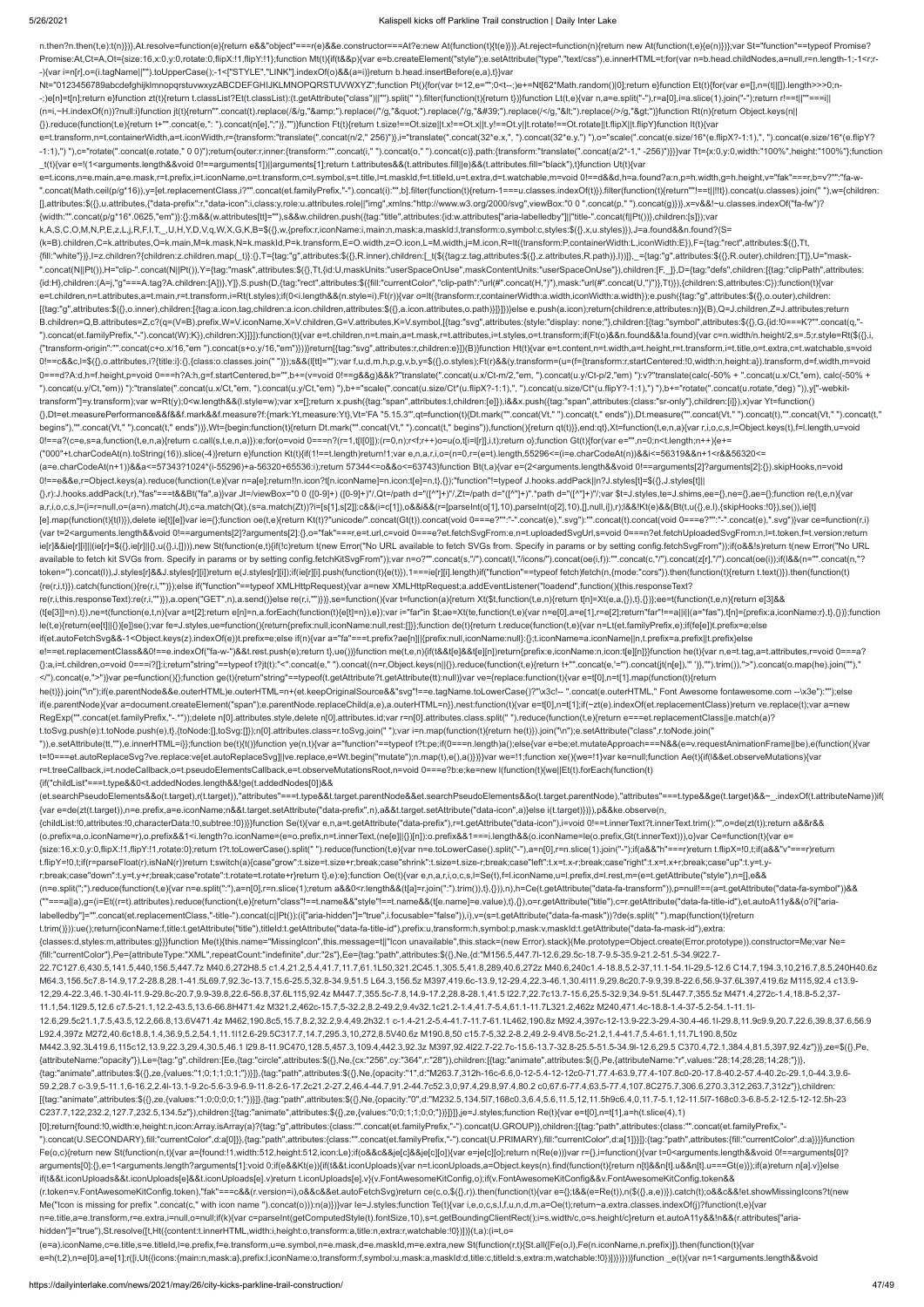## 5/26/2021 Kalispell kicks off Parkline Trail construction | Daily Inter Lake

0!==arguments[1]?arguments[1]:null;if(p){var e=b.documentElement.classList,a=function(t){return e.add("".concat(M,"-").concat(t)}},r=function(t){return e.remove("".concat(M,"-").concat(t)},i=et.autoFetchSvg? Object.keys(z):Object.keys(le),o=[".".concat(j,":not([").concat(tt,"])")].concat(i.map(function(t){return".".concat(t,":not([").concat(tt,"])")}).join(", ");if(0!==o.length){var c=[];try{c=Et(t.querySelectorAll(o))}catch(t {}if(0<c.length){a("pending"),r("complete");var s=Wt.begin("onTree"),l=c.reduce(function(t,e){try{var n=Te(e);n&&t.push(n)}catch(t){E||t instanceof Me&&console.error(t)}return t},[]);return new St(function(e,t) {St.all(l).then(function(t){ye(t,function(){a("active"),a("complete"),r("pending"),"function"==typeof n&&n(),s(),e()})}).catch(function(){s(),t()})})}}}}function Ue(t){var e=1<arguments.length&&void 0!==arguments[1]? arguments[1]:null;Te(t).then(function(t){t&&ye([t],e)})}function He(h,p){var g="".concat(S).concat(p.replace(":","-"));return new St(function(a,t){if(null!==h.getAttribute(g))return a();var e=Et(h.children).filter(function {return t.getAttribute(x)===p})[0],n=v.getComputedStyle(h,p),r=n.getPropertyValue("font-family").match(R),i=n.getPropertyValue("font-weight"),o=n.getPropertyValue("content");if(e&&!r)return h.removeChild(e),a();if(r&&"none"!==o&&""!==o){var c=n.getPropertyValue("content"),s=~["Solid","Regular","Light","Duotone","Brands","Kit"].indexOf(r[2])?L[r[2].toLowerCase()]:F[i],l=Gt(3===c.length? c.substr(1,1):c),f=le(s,l),u=f;if(u||(u=l),f||(f=String.fromCharCode(parseInt(l,16))),!f||e&&e.getAttribute(C)===s&&e.getAttribute(O)===u)a();else{h.setAttribute(g,u),e&&h.removeChild(e);var d= {iconName:null,title:null,titleId:null,prefix:null,transform:Ot,symbol:!1,mask:null,maskId:null,extra:{classes:[],styles:{},attributes:{}}},m=d.extra;m.attributes[x]=p,Fe(f,s).then(function(t){var e=Ut(\$({},d,{icons: {main:t,mask:ue()},prefix:s,iconName:u,extra:m,watchable:!0})),n=b.createElement("svg");":before"===p?h.insertBefore(n,h.firstChild):h.appendChild(n),n.outerHTML=e.map(function(t){return he(t)}).join("\n"),h.removeAttribute(g),a()}).catch(t)}}else a()})}function Ye(t){return St.all([He(t,":before"),He(t,":after")])}function De(t){return! (t.parentNode===document.head||~P.indexOf(t.tagName.toUpperCase())||t.getAttribute(x)||t.parentNode&&"svg"===t.parentNode.tagName)}function Ve(r){if(p)return new St(function(t,e){var n=Et(r.querySelectorAll("\*")).filter(De).map(Ye),a=Wt.begin("searchPseudoElements");we=!0,St.all(n).then(function(){a(),xe(),t()}).catch(function(){a(),xe(),e()}}}}}var qe="svg:not(:root).svg-inline--fa{overflow:visible}.s inline--fa{display:inline-block;font-size:inherit;height:1em;overflow:visible;vertical-align:-.125em}.svg-inline--fa.fa-lg{vertical-align:-.225em}.svg-inline--fa.fa-w-1{width:.0625em}.svg-inline--fa.fa-w-2{width:.125em}.sv inline--fa.fa-w-3{width:.1875em}.svg-inline--fa.fa-w-4{width:.25em}.svg-inline--fa.fa-w-5{width:.3125em}.svg-inline--fa.fa-w-6{width:.375em}.svg-inline--fa.fa-w-7{width:.4375em}.svg-inline--fa.fa-w-8{width:.5em}.svg-inline inline--fa.fa-w-9{width:.5625em}.svg-inline--fa.fa-w-10{width:.625em}.svg-inline--fa.fa-w-11{width:.6875em}.svg-inline--fa.fa-w-12{width:.75em}.svg-inline--fa.fa-w-12{width:.75em}.svg-inline--fa.fa-w-13{width:.8125em}.svg-14{width:.875em}.svg-inline--fa.fa-w-15{width:.9375em}.svg-inline--fa.fa-w-16{width:1em}.svg-inline--fa.fa-w-17{width:1.0625em}.svg-inline--fa.fa-w-18{width:1.125em}.svg-inline--fa.fa-w-19{width:1.1875em}.svg-inline- fa.fa-w-20{width:1.25em}.svg-inline--fa.fa-pull-left{margin-right:.3em;width:auto}.svg-inline--fa.fa-pull-right{margin-left:.3em;width:auto}.svg-inline-fa.fa-border{height:1.5em}.svg-inline--fa.fa-li{width:2em}.svg-inlinefa.fa-fw{width:1.25em}.fa-layers svg.svg-inline--fa{bottom:0;left:0;margin:auto;position:absolute;right:0;top:0}.fa-layers{display:inline-block;height:1em;position:relative;text-align:center;verticalalign:-.125em;width:1em}.fa-layers svg.svg-inline--fa{-webkit-transform-origin:center center;transform-origin:center center}.fa-layers-counter,.fa-layers-text{display:inline-block;position:absolute;text-align:center}.falayers-text{left:50%;top:50%;-webkit-transform:translate(-50%,-50%);transform:translate(-50%,-50%);-webkit-transform-origin:center center;transform-origin:center center}.fa-layers-counter{backgroundcolor:#ff253a;border-radius:1em;-webkit-box-sizing:border-box;box-sizing:border-box;color:#fff;height:1.5em;line-height:1;max-width:5em;min-width:1.5em;overflow:hidden;padding:.25em;right:0;textoverflow:ellipsis;top:0;-webkit-transform:scale(.25);transform:scale(.25);-webkit-transform-origin:top right;transform-origin:top right}.fa-layers-bottom-right{bottom:0;right:0;top:auto;-webkittransform:scale(.25);transform:scale(.25);-webkit-transform-origin:bottom right;transform-origin:bottom right}.fa-layers-bottom-left{bottom:0;left:0;right:auto;top:auto;-webkit-transform:scale(.25);transform:scale(.25); webkit-transform-origin:bottom left;transform-origin:bottom left}.fa-layers-top-right{right:0;top:0;-webkit-transform:scale(.25);transform:scale(.25);-webkit-transform-origin:top right;transform-origin:top right}.fa-layers left{left:0;right:auto;top:0;-webkit-transform:scale(.25);transform:scale(.25);-webkit-transform-origin:top left;transform-origin:top left}.fa-lg{font-size:1.33333333333339m;line-height:.75em;vertical-align:-.0667em}.fa-xs size:.75em}.fa-sm{font-size:.875em}.fa-1x{font-size:1em}.fa-2x{font-size:2em}.fa-3x{font-size:3em}.fa-4x{font-size:4em}.fa-5x{font-size:5em}.fa-6x{font-size:6em}.fa-6x{font-size:6em}.fa-6x{font-size:6em}.fa-6x{font-size:6e size:9em}.fa-10x{font-size:10em}.fa-fw{text-align:center;width:1.25em}.fa-ul{list-style-type:none;margin-left:2.5em;padding-left:0}.fa-ul>li{position:relative}.fa-li{left:-2em;position:absolute;text-align:center;width:2em; height:inherit}.fa-border{border:solid .08em #eee;border-radius:.1em;padding:.2em .25em .15em}.fa-pull-left{float:left}.fa-pull-right{float:right}.fa.fa-pull-left,.fab.fa-pull-left,.fab.fa-pull-left,.fal.fa-pull-left,.far. left{margin-right:.3em}.fa.fa-pull-right,.fab.fa-pull-right,.fal.fa-pull-right,.fal.fa-pull-right,.far.fa-pull-right,.far.fa-pull-right,.fas.fa-pull-right,fas.fa-pull-right,fas.fa-pull-right(nargin-left:.3em}.fa-spin{-webk webkit-animation:fa-spin 1s infinite steps(8);animation:fa-spin 1s infinite steps(8)}@-webkit-keyframes fa-spin{0%{-webkit-transform:rotate(0);transform:rotate(0)}100%{-webkittransform:rotate(360deg);transform:rotate(360deg)}}@keyframes fa-spin{0%{-webkit-transform:rotate(0);transform:rotate(0)}100%{-webkit-transform:rotate(360deg);transform:rotate(360deg)}}.fa-rotate-90{-webkittransform:rotate(90deg);transform:rotate(90deg)}.fa-rotate-180{-webkit-transform:rotate(180deg);transform:rotate(180deg)}.fa-rotate-270{-webkit-transform:rotate(270deg);transform:rotate(270deg)}.fa-flip-horizontal{ webkit-transform:scale(-1,1);transform:scale(-1,1)}.fa-flip-vertical{-webkit-transform:scale(1,-1);transform:scale(1,-1)}.fa-flip-both,.fa-flip-both,da-flip-horizontal.fa-flip-vertical{-webkit-transform:scale(-1,-1)}:root .fa-flip-both,:root .fa-flip-horizontal,:root .fa-flip-vertical,:root .fa-rotate-180,:root .fa-rotate-270,:root .fa-rotate-90{-webkit-filter:none;filter:none}.fa-stack{display:inline-block;height:2em;position:relative;widt stack-1x,.fa-stack-2x{bottom:0;left:0;margin:auto;position:absolute;right:0;top:0}.svg-inline--fa.fa-stack-1x{height:1em;width:1.25em}.svg-inline--fa.fa-stack-2x{height:2em;width:2.5em}.fa-inverse{color:#fff}.sronly{border:0;clip:rect(0,0,0,0);height:1px;margin:-1px;overflow:hidden;padding:0;position:absolute;width:1px}.sr-only-focusable:active,.sr-onlyfocusable:focus{clip:auto;height:auto;margin:0;overflow:visible;position:static;width:auto}.svg-inline--fa .fa-primary{fill:var(--fa-primary-color,currentColor);opacity:1;opacity:1-a-primary-opacity,1)}.svg-inline--fa .fasecondary{fill:var(--fa-secondary-color,currentColor);opacity:.4;opacity:var(--fa-secondary-opacity,.4)}.svg-inline--fa.fa-swap-opacity .fa-primary{opacity:.4;opacity:.4;opacity-rar-secondary-opacity,.4)}.svg-inline--fa.fa opacity .fa-secondary{opacity:1;opacity:var(--fa-primary-opacity,1)}.svg-inline--fa mask .fa-primary,.svg-inline--fa mask .fa-secondary{fill:#000}.fad.fa-inverse{color:#fff}";function We(){var t=y,e=w,n=et.familyPrefix,a=et.replacementClass,r=qe;if(n!==t||a!==e){var i=new RegExp("\\.".concat(t,"\\-"),"g"),o=new RegExp("\\--".concat(t,"\\-"),"g"),c=new RegExp("\\.".concat(e),"g");r=r.replace(i,".".concat(n,"- ")).replace(o,"--".concat(n,"-")).replace(c,".".concat(a))}return r}function Xe(){et.autoAddCss&&!Qe&&(Mt(We()),Qe=!0)}function Ge(e,t){return Object.defineProperty(e,"abstract",{get:t}),Object.defineProperty(e,"html", {get:function(){return e.abstract.map(function(t){return he(t)})}}),Object.defineProperty(e,"node",{get:function(){if(p){var t=b.createElement("div");return t.innerHTML=e.html,t.children}}}),e}function Ke(t){var e=t.prefix,n=void 0===e?"fa":e,a=t.iconName;if(a)return me(Je.definitions,n,a)||me(J.styles,n,a)}var Be,Je=new(function(){function t(){!function(t,e){if(!(t instanceof e))throw new TypeError("Cannot call a class as a function")}(this,t),this.definitions={}}var e,n,a;return e=t,(n=[{key:"add",value:function(){for(var e=this,t=arguments.length,n=new Array(t),a=0;a<t;a++)n[a]=arguments[a];var r=n.reduce(this.\_pullDefinitions, {});Object.keys(r).forEach(function(t){e.definitions[t]=\$({},e.definitions[t]||{},r[t]),Bt(t,r[t]),se()})}},{key:"reset",value:function(){this.definitions={}}},{key:"\_pullDefinitions",value:function(i,t){var o=t.prefix&&t.iconName&&t.icon?{0:t}:t;return Object.keys(o).map(function(t){var e=o[t],n=e.prefix,a=e.iconName,r=e.icon;i[n]||(i[n]={}),i[n][a]=r}),i}}])&&i(e.prototype,n),a&&i(e,a),t}()),Qe=!1,Ze={i2svg:function(){var t=0<arguments.length&&void 0!==arguments[0]?arguments[0]:{};if(p){Xe();var e=t.node,n=void 0===e?b:e,a=t.callback,r=void 0===a?function(){}:a;return et.searchPseudoElements&&Ve(n),\_e(n,r)}return St.reject("Operation requires a DOM of some kind.")},css:We,insertCss:function(){Qe||(Mt(We()),Qe=!0)},watch:function(){var t=0<arguments.length&&void 0!==arguments[0]?arguments[0]: {},e=t.autoReplaceSvgRoot,n=t.observeMutationsRoot;!1===et.autoReplaceSvg&&(et.autoReplaceSvg=!0),et.observeMutations=!0,nt(function() {en({autoReplaceSvgRoot:e}),Ae({treeCallback:\_e,nodeCallback:Ue,pseudoElementsCallback:Ve,observeMutationsRoot:n})})}},\$e=(Be=function(t){var e=1<arguments.length&&void 0!==arguments[1]?arguments[1]: {},n=e.transform,a=void 0===n?Ot:n,r=e.symbol,i=void 0!==r&&r,o=e.mask,c=void 0===o?null:o,s=e.maskId,l=void 0===s?null:s,f=e.title,u=void 0===f?null:f,d=e.titleId,m=void 0===d?null:d,h=e.classes,p=void 0===h? []:h,g=e.attributes,v=void 0===g?{}:g,b=e.styles,y=void 0===b?{}:b;if(t){var w=t.prefix,x=t.iconName,k=t.icon;return Ge(\$({type:"icon"},t),function(){return Xe(),et.autoA11y&&(u?v["arialabelledby"]="".concat(et.replacementClass,"-title-").concat(m||Pt()):(v["aria-hidden"]="true",v.focusable="false")),Ut({icons:{main:Re(k),mask:c?Re(c.icon):{found:!1,width:null,height:null,icon: {}}},prefix:w,iconName:x,transform:\$({},Ot,a),symbol:i,title:u,maskId:l,titleId:m,extra:{attributes:v,styles:y,classes:p}})})}},function(t){var e=1<arguments.length&&void 0!==arguments[1]?arguments[1]:{},n=(t||{}).icon? t:Ke(t||{}),a=e.mask;return a&&(a=(a||{}).icon?a:Ke(a||{})),Be(n,\$({},e,{mask:a}))}),tn={noAuto:function(){et.autoReplaceSvg=!1,et.observeMutations=!1,ke&&ke.disconnect()},config:et,dom:Ze,library:Je,parse: {transform:function(t){return Ce(t)}},findIconDefinition:Ke,icon:\$e,text:function(t){var e=1<arguments.length&&void 0!==arguments[1]?arguments[1]:{},n=e.transform,a=void 0===n?Ot:n,r=e.title,i=void 0===r? null:r,o=e.classes,c=void 0===o?[]:o,s=e.attributes,l=void 0===s?{}:s,f=e.styles,u=void 0===f?{}:f;return Ge({type:"text",content:t},function(){return Xe(),Ht({content:t,transform:\$({},Ot,a),title:i,extra: {attributes:l,styles:u,classes:["".concat(et.familyPrefix,"-layers-text")].concat(d(c))}})})},counter:function(t){var e=1<arguments.length&&void 0!==arguments[1]?arguments[1]:{},n=e.title,a=void 0===n? null:n,r=e.classes,i=void 0===r?[]:r,o=e.attributes,c=void 0===o?{}:o,s=e.styles,l=void 0===s?{}:s;return Ge({type:"counter",content:t},function(){return Xe(),function(t){var e=t.content,n=t.title,a=t.extra,r=\$({},a.attributes,n?{title:n}:{},{class:a.classes.join(" "})},i=Rt(a.styles);0<i.length&&(r.style=i);var o=[];return o.push({tag:"span",attributes:r,children:[e]}),n&&o.push({tag:"span",at {class:"sr-only"},children:[n]}),o}({content:t.toString(),title:a,extra:{attributes:c,styles:l,classes:["".concat(et.familyPrefix,"-layers-counter")].concat(d(i))}})})},layer:function(t){var e=(1<arguments.length&&void 0!==arguments[1]?arguments[1]:{}).classes,n=void 0===e?[]:e;return Ge({type:"layer"},function(){Xe();var e=[];return t(function(t){Array.isArray(t)?t.map(function(t){e=e.concat(t.abstract)}):e=e.concat(t.abstract)}), [{tag:"span",attributes:{class:["".concat(et.familyPrefix,"-layers")].concat(d(n)).join(" ")},children:e}]})},toHtml:he},en=function(){var t=(0<arguments.length&&void 0!==arguments[0]?arguments[0]: {}).autoReplaceSvgRoot,e=void 0===t?b:t;(0<Object.keys(J.styles).length||et.autoFetchSvg)&&p&&et.autoReplaceSvg&&tn.dom.i2svg({node:e})};!function(t){try{t()}catch(t){if(!E)throw t}}(function(){m&& (v.FontAwesome||(v.FontAwesome=tn),nt(function(){en(),Ae({treeCallback:\_e,nodeCallback:Ue,pseudoElementsCallback:Ve})})),J.hooks=\$({},J.hooks,{addPack:function(t,e){J.styles[t]=\$({},J.styles[t]|| {},e),se(),en()},addShims:function(t){var e;(e=J.shims).push.apply(e,d(t)),se(),en()}})})}(); var l,a;l=this,a=function(){"use strict";var l={},a={};try{"undefined"!=typeof window&&(l=window),"undefined"!=typeof document&&(a=document)}catch(l){}var e=(l.navigator||{}).userAgent,r=void 0===e?"":e,n=l,o=a,u=

(n.document,!!o.documentElement&&!!o.head&&"function"==typeof o.addEventListener&&o.createElement,~r.indexOf("MSIE")||r.indexOf("Trident/"),"\_\_\_FONT\_AWESOME\_\_\_"),t=function() {try{return"production"===process.env.NODE\_ENV}catch(l){return!1}}();var f=n||{};f[u]||(f[u]={}),f[u].styles||(f[u].styles={}),f[u].hooks||(f[u].hooks={}),f[u].shims||(f[u].shims=[]);var i=f[u],s=[["glass",null,"glass-mart ["meetup","fab",null],["star-o","far","star"],["remove",null,"times"],["close",null,"times"],["gear",null,"toog"],["trash-o","far","tarh-alt"],["file-o","far","far","falr","far","clock-o","far","clock"],["arrow-circle-o-do down"],["arrow-circle-o-up","far","arrow-alt-circle-up"],["play-circle-o","far","play-circle"],["repeat",null,"redo"],["rotate-right",null,"redo"],["refresh",null,"sync"],["list-alt","far",null],["dedent",null,"outdent"],[

camera",null,"video"],["picture-o","far","image"],["photo","far","image"],["image","far","image"],["pencil",null,"pencil",null,"map-marker",null,"map-marker-alt"],["pencil-square-o","far","edit"],["share-square-o","far","s square"],["check-square-o","far","check-square"],["arrows",null,"arrows-alt"],["times-circle-o","far","times-circle"],["check-circle-o","far","check-circle-o","far","check-circle-o","far","check-circle-o","far","check-circ ["compress",null,"compress-alt"],["eye","far",null],["eye-slash","far",null],["warning",null,"exclamation-triangle"],["calendar",null,"calendar-alt"],["arrows-v",null,"arrows-alt-v"],["arrows-h",null,"arrows-alt-h"],["barchart","far","chart-bar"],["bar-chart-o","far","chart-bar"],["twitter-square","fab",null],["facebook-square","fab",null],["gears",null,"cogs"],["thumbs-o-up","far","thumbs-up"],["thumbs-o-down","far","thumbs-down"],["heart o","far","heart"],["sign-out",null,"sign-out-alt"],["linkedin-square","fab","linkedin"],["thumb-tack",null,"thumbtack"],["external-link",null,"external-link-alt"],["sign-in",null,"sign-in-alt"],["github-square","fab",null] o","far","lemon"],["square-o","far","square"],["bookmark-o","far","bookmark"],["twitter","fab",null],["facebook","fab","facebook-f"],["facebook-f","fab","fab","fab","fab","fab",mull],["credit-card","far",null],["feed",null ["hdd-o","far","hdd"],["hand-o-right","far","hand-point-right"],["hand-o-left","far","hand-point-left"],["hand-o-up","far","hand-point-up"],["hand-o-down","far","hand-point-down"],["arrows-alt",null,"expand-arrows-alt"], ["group",null,"users"],["chain",null,"link"],["scissors",null,"cut"],["files-o","far","copy"],["floppy-o","far","save"],["navicon",null,"bars"],["reorder",null,"bars"],["pinterest","fab",null],["pinterest-square","fab",nul square","fab",null],["google-plus","fab","google-plus-g"],["money","far","money-bill-alt"],["unsorted",null,"sort-desc",null,"sort-down"],["sort-asc",null,"sort-up"],["inkedin","fab","linkedin-in"],["rotate-left",null,"und ["legal",null,"gavel"],["tachometer",null,"tachometer-alt"],["dashboard",null,"tachometer-alt"],["comment-o","far","comment"],["comments-o","far","comments"],["flash",null,"bolt"],["clipboard","far",null], ["paste","far","clipboard"],["lightbulb-o","far","lightbulb"],["exchange",null,"exchange-alt"],["cloud-download",null,"cloud-download-alt"],["cloud-upload",null,"cloud-upload-alt"],["bell-o","far","bell"],["cutlery",null," ["file-text-o","far","file-alt"],["building-o","far","building"],["hospital-o","far","hospital"],["tablet",null,"tablet-alt"],["mobile-alt"],["mobile-phone",null,"mobile-alt"],["mobile-alt"],["circle-o","far","circle"],["m ["github-alt","fab",null],["folder-o","far","folder"],["folder-open-o","far","folder-open"],["smile-o","far","smile"],["frown-o","far","frown"],["meh-o","far","meh"],["keyboard-o","far","keyboard"],["flag-o","far","flag"], all",null,"reply-all"],["star-half-o","far","star-half"],["star-half-empty","far","star-half"],["star-half-full","far","star-half-full","far","star-half"],["code-fork",null,"code-branch"],["chain-broken",null,"unlink"],["s o","far","calendar"],["maxcdn","fab",null],["html5","fab",null],["css3","fab",null],["css3","fab",null],["cket",null],"["cket",null],"ticket-alt"],["minus-square-o","far","minus-square"],["level-up",null,"level-up-alt"],[" square",null,"pen-square"],["external-link-square",null,"external-link-square-alt"],["compass","far",null],["caret-square-o-down","far","caret-square-down"],["toggle-down","far","caret-square-down"],["caret-square-oup","far","caret-square-up"],["toggle-up","far","caret-square-up"],["caret-square-o-right","far","caret-square-right"],["toggle-right","far","caret-square-right"],["eur",null,"euro-sign"],["euro",null,"euro-sign"],["gbp",n sign"],["usd",null,"dollar-sign"],["dollar",null,"dollar-sign"],["inr",null,"rupee-sign"],["inpee-sign"],["inpee-sign"],["inpee-sign"],["ppy",null,"yen-sign"],["cny",null,"yen-sign"],["rmb",null,"yen-sign"],["ryen",null,"y ["ruble",null,"ruble-sign"],["rouble",null,"ruble-sign"],["krw",null,"won-sign"],["won",null,"won-sign"],["bitc","fab",null],["bitcoin","fab","bitc"],["ile-text",null,"file-alt"],["sort-alpha-asc",null,"sort-alpha-down"],[ desc",null,"sort-alpha-down-alt"],["sort-amount-asc",null,"sort-amount-down"],["sort-amount-desc",null,"sort-amount-down-alt"],["sort-numeric-asc",null,"sort-numeric-down"],["sort-numeric-desc",null,"sort-numeric-downalt"],["youtube-square","fab",null],["youtube","fab",null],["xing","fab",null],["xing-square","fab",null],["youtube-play","fab","youtube"],["dropbox","fab",null],["stack-overflow","fab",null],["instagram","fab",null],